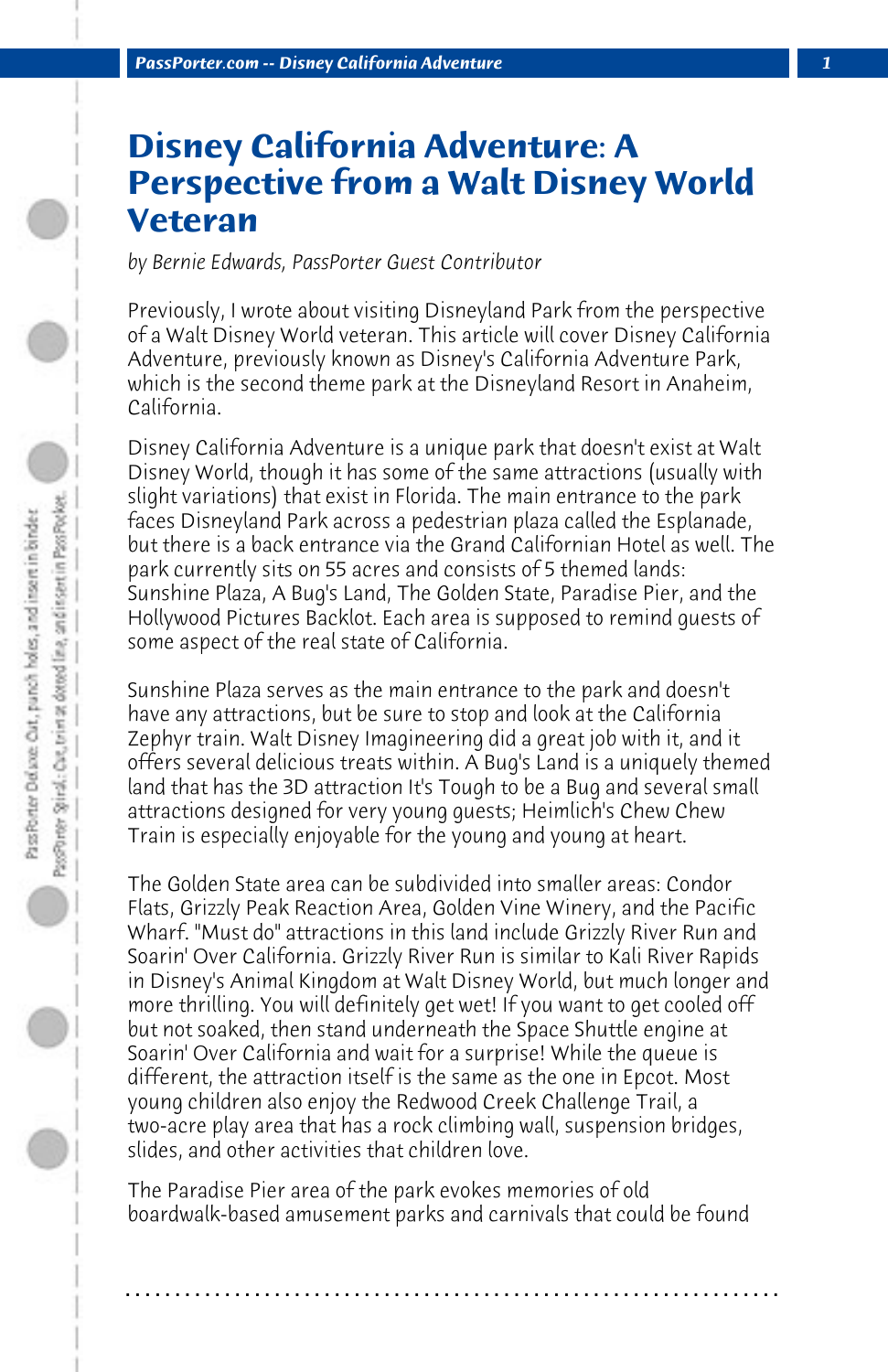up and down the coast of California. Attractions that should not be missed in Paradise Pier include California Screamin' and Toy Story Midway Mania. California Screamin' is a state-of-the-art steel roller coaster designed to look like a wooden coaster. If you're travelling solo to the park, be sure to take advantage of the Single Rider queue, as the attraction is very popular, especially with teenagers!

When in Hollywood Studios Backlot, be sure to experience the Twilight Zone Tower of Terror, Monsters Inc. Mike and Sully to the Rescue, Muppet\*Vision 3D, and the Disney Animation building. If you have young children, they may also really enjoy Playhouse Disney -- Live on Stage. Tower of Terror, in my opinion is not as good as its counterpart in Disney's Hollywood Studios at Walt Disney World, because it is missing the disorienting part where the elevator moves down the hallway; however, it's still worth experiencing. Monsters, Inc. is one of the best dark rides developed in recent years and should not be missed.

Without a doubt, be sure not to miss Disney's Aladdin -- A Musical Spectacular, a 40-minute Broadway-quality stage show in the Hyperion Theater in the Hollywood Backlot area. In my opinion, it is the absolute best stage show out of all of the shows at Disneyland, Walt Disney World, and on the Disney Cruise Line. The theater is huge and has orchestra, mezzanine, and balcony seating; be sure to get in the correct line outside the theater for the type of seating you want. The Genie is fabulous! Even if you didn't love the movie, you should still see this show!

If you are a fan of Pixar movies, be sure to watch the Pixar Play Parade. It is about 20 minutes long and features characters from most of the Pixar films. This is not the same as Block Party Bash at Disney's Hollywood Studios in Walt Disney World, which originally came from this theme park; Block Party Bash has some elements of a street party in it, while this is a pure parade. The parade starts off with Lightning McQueen and Mater, and I especially love seeing the characters from The Incredibles and the Little Green Aliens from the Toy Story movies! I personally prefer the parade in California over Block Party Bash.

There are two table service restaurants in the park: Ariel's Grotto and Wine Country Trattoria. Of the two, Wine Country Trattoria is my favorite. It's located in the Golden Vine Winery area of Golden State, and serves Italian dishes. If you would rather dine with Disney Princesses then you should consider a character dining experience at Ariel's Grotto. Recently, both restaurants have also started offering World of Color prix-fixe meals; after dinner you are provided a Preferred Reserved Viewing ticket for Paradise Park for the spectacular nighttime show. I previously wrote an article on World of Color and don't have

**. . . . . . . . . . . . . . . . . . . . . . . . . . . . . . . . . . . . . . . . . . . . . . . . . . . . . . . . . . . . . . . . . .**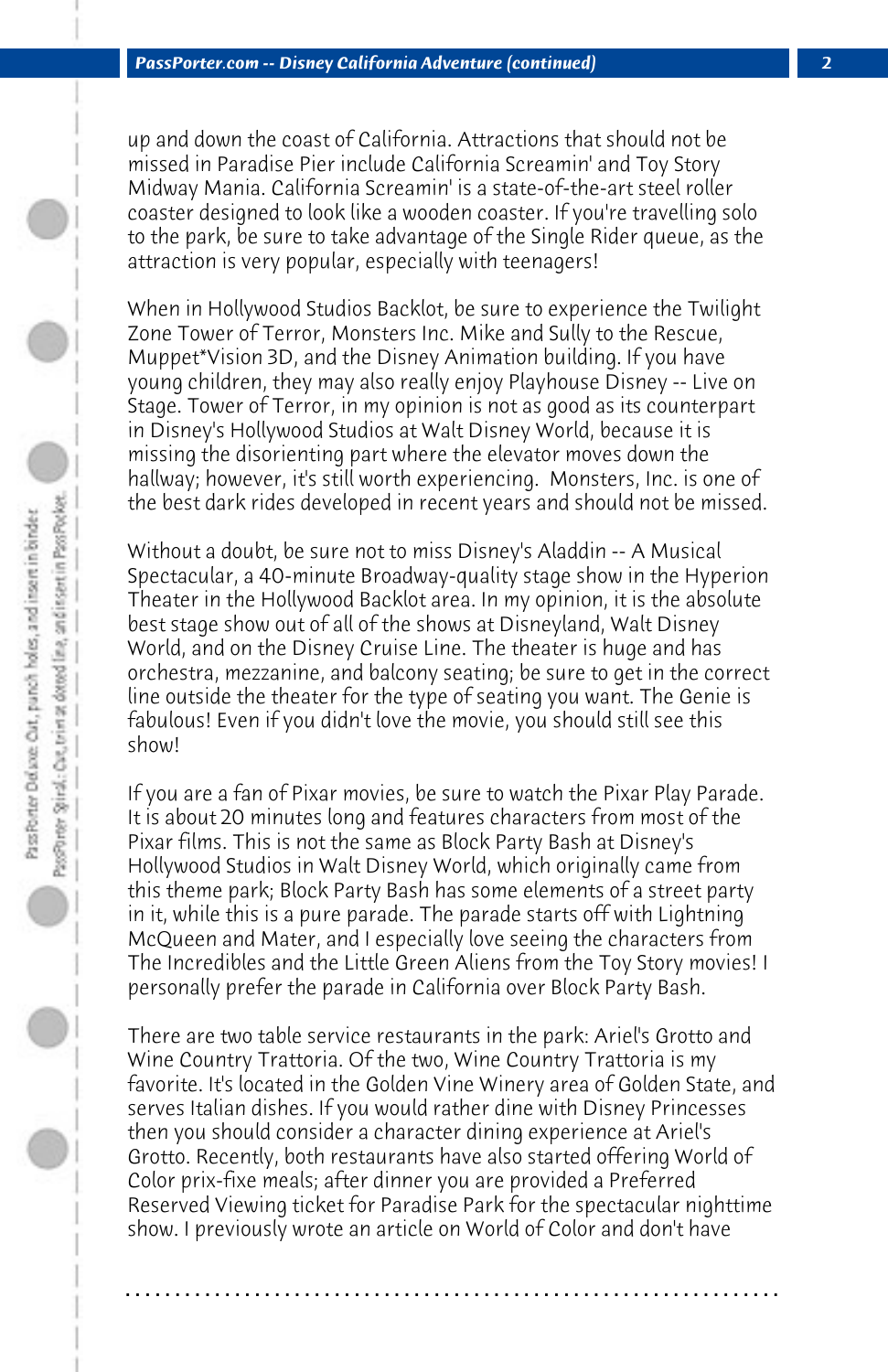much to add here, except that it is an absolute "must do."

A special event that should not be missed is the California-themed Food and Wine Festival that is generally held for several weeks in the spring. It's not as large as Epcot's Food and Wine Festival at Walt Disney World, but it is still a lot of fun and spring is a great time to visit the Disneyland Resort. Most of the festival action takes place in Disney California Adventure. Besides booths set up to support beer and wine tastings, most of the counter service locations will have special festival offerings on their menu. I've also enjoyed many free and delicious demonstrations from celebrity chefs at the Chef Showcase Stage installed in Sunshine Plaza.

Disney is in the process of transforming this theme park. Some lands and attractions are being re-themed, including the main entrance which is being transformed into Buena Vista Street, designed to capture the feel of Los Angeles in the 1920s. Games of the Boardwalk at Paradise Pier was re-themed last year. The World of Color show just started being shown in June. Scheduled to open in 2011 is the Little Mermaid dark ride attraction, followed by Cars Land in 2012 on approximately 12 new acres for the park. To get the full story, be sure to visit Walt Disney Imagineering's Blue Sky Cellar preview center in the park!

Just like when visiting Disneyland Park, I recommend visiting Disney California Adventure on a weekday instead of on the weekend, [especially during the non-summer months. Over the years, I](http://www.passporter.com/articles/disneys-california-adventure-review.php) have found Thursdays to be particularly good days to visit during the non-summer months (and non-holiday weeks). Keep in mind that generally Disney California Adventure opens later than Disneyland Park and closes earlier each day. If travelling with family, I recommend planning on spending at least one whole day at Disney California Adventure, and three whole days for the entire Disneyland Resort.

*About The Author: Bernie Edwards lives in Maryland with his wife and two children. He is an engineer for the National Aeronautics and Space Administration and a member of the Walt Disney World Moms Panel. He is looking forward to bringing his family to Disneyland this summer.*

*Article last updated: 07-29-2010*

*View the latest version online at: http://www.passporter.com/articles/disneys-california-adventure-review.html*

*Copyright by Bernie Edwards. All rights reserved under International and Pan-American Copyright Conventions. No part of this publication may be stored in a retrieval system or*

**. . . . . . . . . . . . . . . . . . . . . . . . . . . . . . . . . . . . . . . . . . . . . . . . . . . . . . . . . . . . . . . . . .**